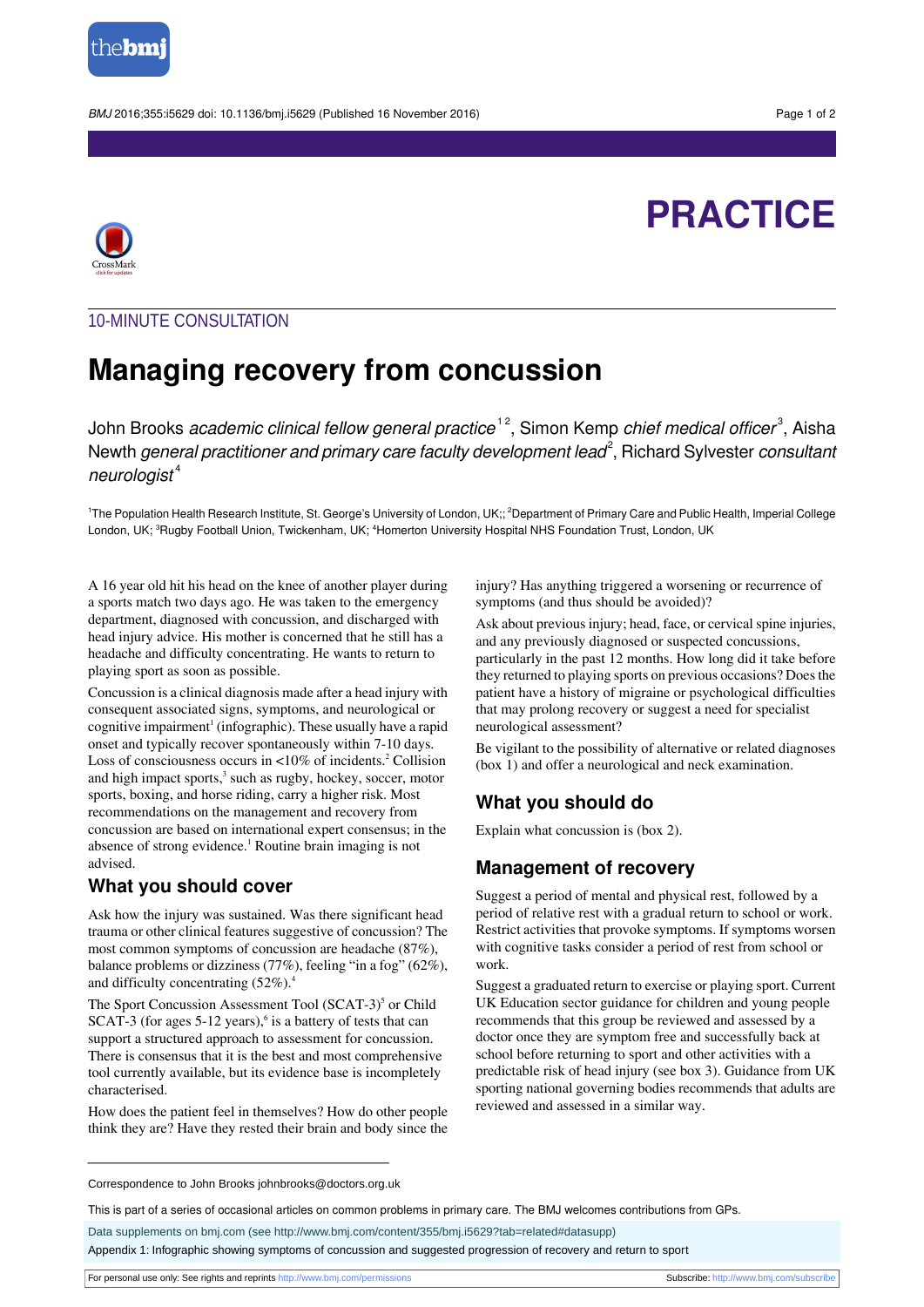#### **What you need to know**

- **•** Concussion is temporarily altered brain function after head trauma, and typically resolves over 7-10 days
- **•** Thinking and remembering, mood, sleep, behaviour, and consciousness can be affected, and people commonly report headache and altered balance
- **•** Suggest mental and physical rest followed by a graduated return to work or school, and finally to exercise and sport

#### **Box 1: Symptoms and signs of alternative diagnoses**

Intracranial haemorrhage—deteriorating consciousness, confusion, severe or increasing headache, repeated vomiting, seizures, and double or blurred vision

Cervical spine injury—weakness, tingling, or burning in limbs, midline or severe neck pain, increasing or persistent difficulty in walking, or poor balance

#### **Box 2: Explain concussion**

- **•** Concussion is a traumatic brain injury following either a direct blow to the head or a force transmitted to the head without a direct hit.
- **•** The brain releases chemicals that change how nerve cells work. This change can affect thinking and remembering, mood, sleep, behaviour, and level of consciousness.
- Offer patients written or online advice about the diagnosis, symptoms, and recovery.<sup>7</sup>
- 80-90% of people with concussion recover spontaneously<sup>1</sup> and fully, but some can experience serious consequences if their injury is poorly managed.
- Without good evidence to guide treatment, clinicians can use international consensus<sup>1</sup> and the UK Sport and Recreation Alliance<sup>8</sup> guidelines (infographic).

#### **Box 3: Assessment before returning to sport at any age <sup>1</sup> <sup>8</sup>**

Confirm recovery before return to activities with a predictable risk of head injury. Assess that the individual is now symptom free at rest and after exercise compared with his / her usual self.

Ask questions from section 3 of the SCAT3 or Child SCAT3 (for ages 5-12 years).

Symptom checklist:

on scale of none (0), mild (1-2), moderate (3-4), or severe (5-6), rate current: pressure in head, neck pain, nausea or vomiting, dizziness, blurred vision, balance problems, sensitivity to light, sensitivity to noise, feeling slowed down, feeling "in a fog," "don't feel right," difficulty concentrating, difficulty remembering, fatigue or low energy, confusion, drowsiness, trouble falling asleep, more emotional, irritability, sadness, feeling nervous or anxious

#### Assess that the individual:

has successfully returned to their academic studies or work

has followed an appropriate gradual return to play

for U18s: there should be a minimum interval of 23 days from injury before return to sport that carries a predictable risk of head injury, unless their recovery is closely supervised by a doctor with expertise in concussion management.

If patients remain symptomatic consider whether the patient warrants referral (box 4)

Head trauma can trigger migraine and peripheral vestibular system dysfunction, leading to vertigo. These conditions can be safely diagnosed and managed in primary care.<sup>9 10</sup>

Caution in recovery and return to work and exercise is intended to minimise the risk of future complications such as chronic traumatic encephalopathy (long term neuropsychological, psychiatric, and behavioural disturbance leading to progressive cognitive decline), particularly for younger people.<sup>1</sup> Consider referral for specialist neurological assessment where there are concerning features (see box 4).

- McCrory P, Meeuwisse WH, Aubry M, et al. Consensus statement on concussion in sport: the 4th International Conference on Concussion in Sport held in Zurich, November 2012[Online First: Epub Date] |.].Br J Sports Med 2013;47:250-8. [doi:10.1136/bjsports-](http://dx.doi.org/10.1136/bjsports-2013-092313)[2013-092313](http://dx.doi.org/10.1136/bjsports-2013-092313). [pmid:23479479.](http://www.ncbi.nlm.nih.gov/pubmed/?term=23479479)
- Lovell MR, Iverson GL, Collins MW, McKeag D, Maroon JC. Does loss of consciousness predict neuropsychological decrements after concussion? Clin J Sport Med 1999;9:193-8. [doi:10.1097/00042752-199910000-00002](http://dx.doi.org/10.1097/00042752-199910000-00002) [pmid:10593212.](http://www.ncbi.nlm.nih.gov/pubmed/?term=10593212)
- 3 Pfister T, Pfister K, Hagel B, Ghali WA, Ronksley PE. The incidence of concussion in youth sports: a systematic review and meta-analysis[Online First: Epub Date] |.].Br J Sports Med 2016;50:292-7. [doi:10.1136/bjsports-2015-094978](http://dx.doi.org/10.1136/bjsports-2015-094978). [pmid:26626271](http://www.ncbi.nlm.nih.gov/pubmed/?term=26626271).
- 4 Marshall SW, Guskiewicz KM, Shankar V, McCrea M, Cantu RC. Epidemiology of sports-related concussion in seven US high school and collegiate sports[Online First: Epub Date] |.].Inj Epidemiol 2015;2:13. [doi:10.1186/s40621-015-0045-4.](http://dx.doi.org/10.1186/s40621-015-0045-4) [pmid:27747745](http://www.ncbi.nlm.nih.gov/pubmed/?term=27747745).
- 5 Concussion in Sport Group. SCAT3 Sport Concussion Assessment Tool 3rd Edition. Secondary SCAT3 Sport Concussion Assessment Tool - 3rd Edition 2013. [http://bjsm.](http://bjsm.bmj.com/content/47/5/259.full.pdf) [bmj.com/content/47/5/259.full.pdf.](http://bjsm.bmj.com/content/47/5/259.full.pdf)
- 6 Concussion in Sport Group. Child-SCAT3 Sport Concussion Assessment Tool for children ages 5 to 12 years. Secondary Child-SCAT3 Sport Concussion Assessment Tool for children ages 5 to 12 years 2013. [http://bjsm.bmj.com/content/47/5/263.full.pdf.](http://bjsm.bmj.com/content/47/5/263.full.pdf)
- Headway. Minor head injury and concussion. Secondary minor head injury and concussion 2016. https://www.headway.org.uk/about-brain-injury/individuals/types-of-brain-injury/ minor-head-injury-and-concussion/.
- 8 Sport and Recreation Alliance. Concussion guidelines for the education sector. Secondary concussion guidelines for the education sector 2015. [www.sbns.org.uk/index.php/](http://www.sbns.org.uk/index.php/download_file/view/873/559/) [download\\_file/view/873/559/.](http://www.sbns.org.uk/index.php/download_file/view/873/559/)
- 9 Silberstein SD. Considerations for management of migraine symptoms in the primary care setting[Online First: Epub Date] |.].Postgrad Med 2016;128:523-37. [doi:10.1080/](http://dx.doi.org/10.1080/00325481.2016.1175912) [00325481.2016.1175912](http://dx.doi.org/10.1080/00325481.2016.1175912). [pmid:27078039](http://www.ncbi.nlm.nih.gov/pubmed/?term=27078039).
- 10 Fife TD, Giza C. Posttraumatic vertigo and dizziness[Online First: Epub Date] |.].Semin Neurol 2013;33:238-43. [doi:10.1055/s-0033-1354599](http://dx.doi.org/10.1055/s-0033-1354599). [pmid:24057827](http://www.ncbi.nlm.nih.gov/pubmed/?term=24057827).
- 11 England Rugby. Headcase: Return to play after concussion. Secondary Headcase: Return to play after concussion 2016. [http://www.englandrugby.com/mm/Document/MyRugby/](http://www.englandrugby.com/mm/Document/MyRugby/Headcase/01/30/49/57/returntoplayafterconcussion_Neutral.pdf) [Headcase/01/30/49/57/returntoplayafterconcussion\\_Neutral.pdf.](http://www.englandrugby.com/mm/Document/MyRugby/Headcase/01/30/49/57/returntoplayafterconcussion_Neutral.pdf)
- Yengo-Kahn AM, Hale AT, Zalneraitis BH, Zuckerman SL, Sills AK, Solomon GS. The Sport Concussion Assessment Tool: a systematic review[Online First: Epub Date] |.].Neurosurg Focus 2016;40:E6. [doi:10.3171/2016.1.FOCUS15611.](http://dx.doi.org/10.3171/2016.1.FOCUS15611) [pmid:27032923](http://www.ncbi.nlm.nih.gov/pubmed/?term=27032923).

#### **Accepted:** 14 10 2016

Published by the BMJ Publishing Group Limited. For permission to use (where not already granted under a licence) please go to [http://group.bmj.com/group/rights-licensing/](http://group.bmj.com/group/rights-licensing/permissions) [permissions](http://group.bmj.com/group/rights-licensing/permissions)